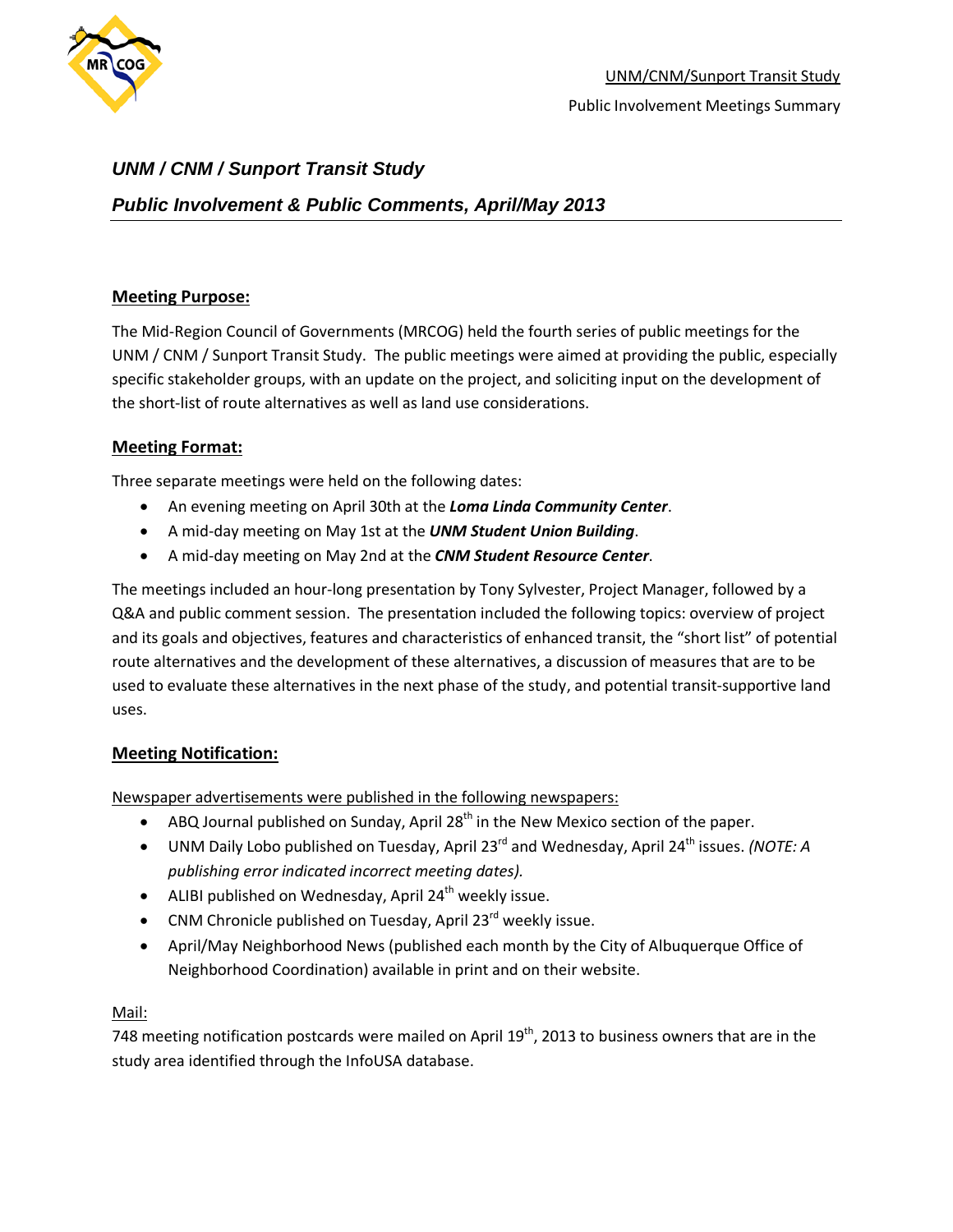

## Email:

Meeting notification was emailed to the following groups:

- Project listserv containing approximately 250 people who had either attended a past meeting or were part of an interested local group.
- Technical Advisory Committee (TAC)
- MRCOG Metropolitan Transportation Board, Transportation Coordinating Committee, and Public Involvement Committee.
- Rio Metro Regional Transit District Board.
- UNM and CNM for distribution through their internal email systems to faculty and staff.

### Internet:

Meeting notification was posted on the following websites:

- CNM online calendar.
- MRCOG project website/calendar.
- April/May Neighborhood News (published each month by the City of Albuquerque Office of Neighborhood Coordination) available in print and on their website.
- Project Facebook page updates.
- Rio Metro website/calendar.

## Other:

- Flyers provided to UNM, CNM, and other stakeholders for distribution.
- Rail Runner TV monitor ads.

#### Press Release:

A press release was issued on April  $24^{th}$ , 2013 to local news outlets.

#### **Meeting Materials:**

Meeting visuals included a Power Point presentation, six display boards which displayed information about the study area, Bus Rapid Transit (BRT) characteristics, route alternatives (long list and short list), potential street sections, and initial screening summaries. In addition, meeting attendees received a comment form.

## **Attendance:**

*Loma Linda meeting:* Approximately 24 people attended, not including project staff.

*UNM meeting:* Approximately 18 people attended, not including project staff.

*CNM meeting:* Approximately 10 people attended, not including project staff.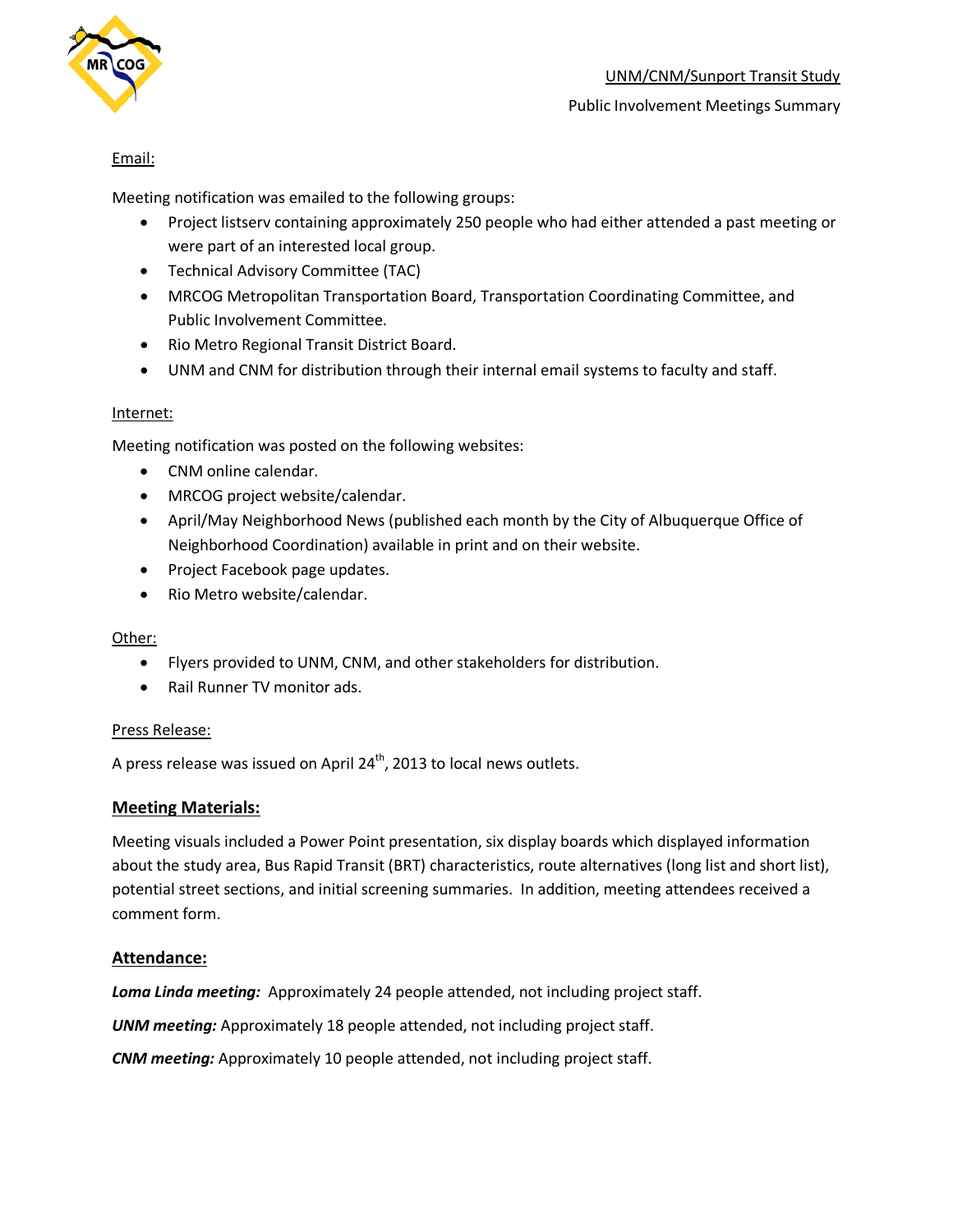

## **Clicker Response:**

Interactive clickers were used during the meeting to gather information. A summary of responses is provided below.

- 1) *What is your affiliation to the UNM / CNM / Sunport area?* 
	- About 70% of the respondents were residents, and again there were difficulties reaching UNMH and business owners. The number of UNM attendees dropped significantly, perhaps because of the proximity to finals and the end of the semester. It is uncertain if UNM circulated an internal email this time around – although all of the attendees from the last meeting were added to our listserv and received the MRCOG emails this time.
- 2) *How did you hear about this meeting?*
	- Email was again the most effective communication method, followed by word of mouth, the Journal, and Facebook.
- 3) *Have you used transit within the last month?*
	- 29% used transit most days, 20% did so occasionally, and 51% had not used transit.
- *4) What three things would encourage you to use transit more often?*
	- 70% said more frequent service would make them more likely to use transit, followed by longer service hours (this was captured in "other" at the Loma Linda meeting), more direct routes, and more connections to other routes. Price, technology, and safety were ranked lowest.
- *5) Which of the 3 remaining routes best serves your travel needs?*
	- Most people said Yale or University would best serve their travel needs only 13% chose Buena Vista.

## **Comments:**

Verbal comments were recorded by a project team member on a flip chart during the meeting, and a comment form was provided to attendees to allow for written comments to be submitted at their discretion. The comment form was also available on-line along with project information and an email address was provided to the public for submission of comments. Post-it Notes were also provided so participants could comment directly on the display boards. A total of 6 written comment forms were collected at the meetings; 3 forms were received electronically; and 3 email comments were submitted.

## *Loma Linda evening community meeting:*

Verbal Comments Recorded by Flip-Chart:

- Buena Vista has lots of residential uses.
- The corridors under consideration mirror some ABQ Ride routes. How will they interact with ABQ Ride?
- Would like bus service on south part of Girard.
- How would median bus stops work?
- Yale BAT lane option people might pass in the other lane
- South Yale complete street plan is proposing on-street parking, which conflicts with these plans. (though a couple residents said they liked the transit idea better and didn't like the South Yale proposals)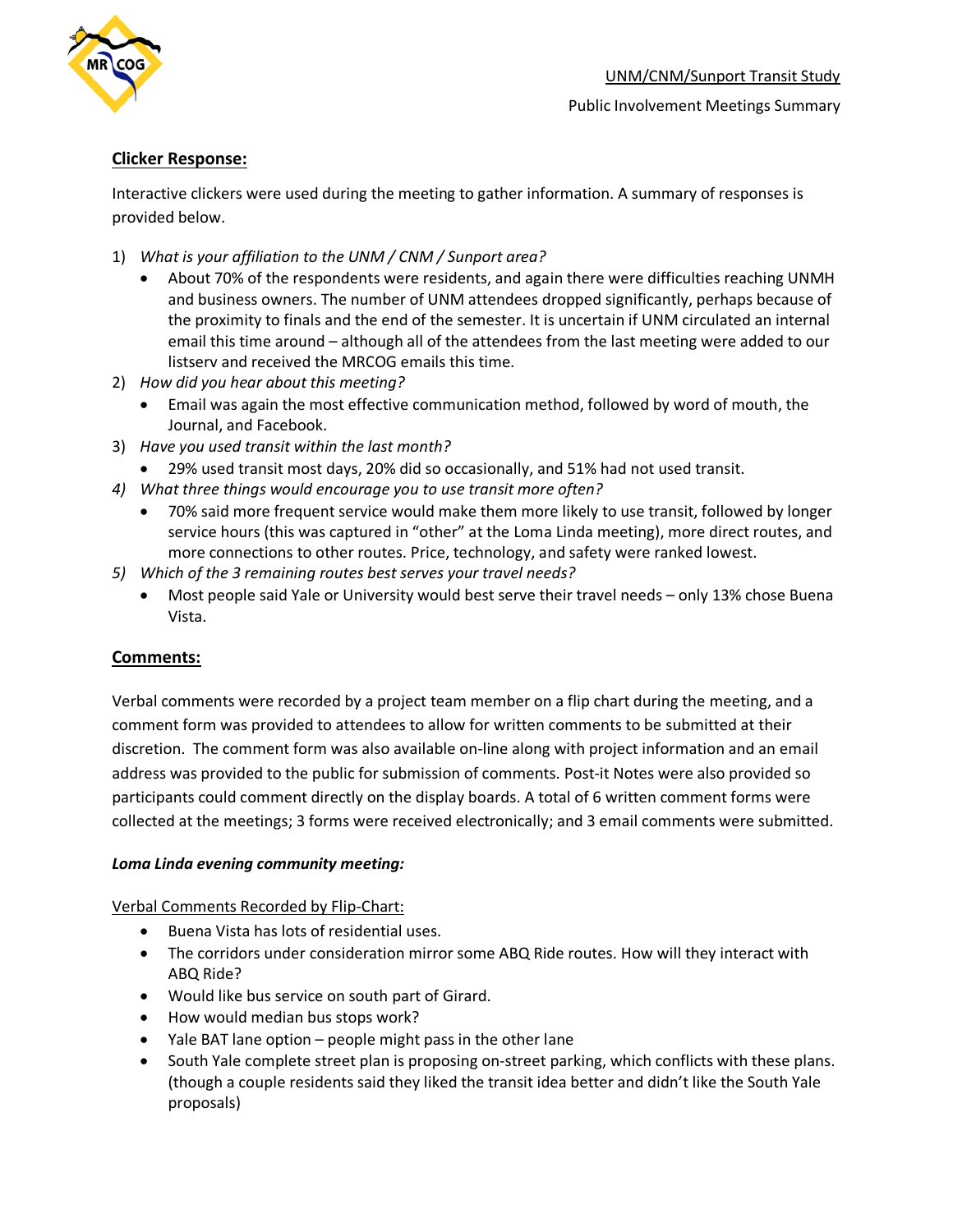

#### Public Involvement Meetings Summary

- Will there be bus shelters? Need 8-10 feet for that.
- Need to coordinate with South Yale complete streets project. Don't do the same project twice.
- How much of this project is driven by/paid for by UNM and CNM? Will UNM be able to reduce their bus services?
- Traffic islands interfere with left turns, like at Ross & Yale.
- Lots of bus drivers park on Buena Vista, behind ABQ Ride garage.
- Cross-campus Yale connection how will you control traffic and prevent cars from entering the facility?
- Concern about the land use questions in our PowerPoint they will be "used against" the neighborhoods. Proposed new uses can threaten existing residential uses.

#### Written Comments to Comment Form Questions:

*The potential route alternatives recommended for further evaluation were presented at the meeting and are included in the presentation on our website. Which of these best serves your travel needs within the study area?*

- Thank you for keeping Santa Clara closed!!
- I prefer the bike lane options! Do NOT make a bus route through the UNM mall!

*Have we missed any other critical information that should be considered as we begin the evaluation of alternatives process?*

- Limits traffic on residential streets.
- Minimizes car trips in the area.
- Simplicity.

*Our approach to developing a land use strategy was presented at the meeting and is included in the presentation on our website. Do you have suggestions or comments you want us to consider as we develop the land use strategy?*

- There are no Girard alternate options.
- Mixed-use buildings are great but the living spaces still need to be affordable. \$2200/month only serves to gentrify the area and drive long-term residents or even students and families out.

*Please use this pace to provide any additional comments pertaining to this study that you may have.*

• There is a bus stop sign at 2800 Vail Ave with a bus route service 1997. I think the bus company should remove it or add a bus route to it.

#### *UNM mid-day meeting:*

Verbal Comments Recorded by Flip-Chart:

- Median-running BRT: last person being thought about is the pedestrian. Pedestrians use medians to help cross the street. Need pedestrian improvements.
- Concerns about where Buena Vista traffic will go.
- Cross-campus Yale connection is crazy. There are too many bikes/pedestrians. It's not too far to go around the campus.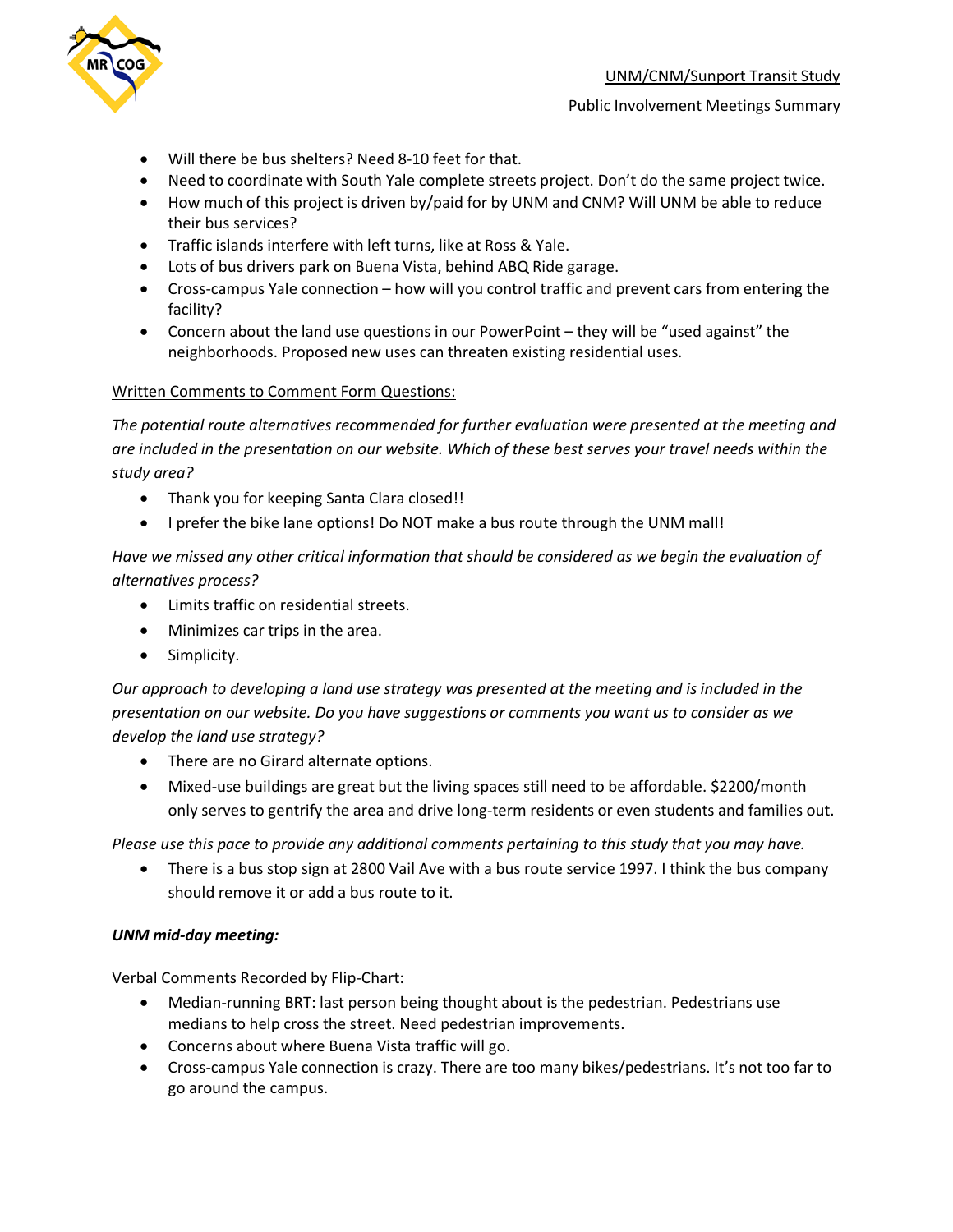

## Written Comments to Comment Form Questions:

*The potential route alternatives recommended for further evaluation were presented at the meeting and are included in the presentation on our website. Which of these best serves your travel needs within the study area?*

- I think that the Yale Blvd option I would agree with. \*It would be ok as long as it does not intrude on one of the best parts of the UNM campus, which I consider as the "heart". The duck pond area is such a respite from the hectic nature of this area. I dread the idea of cutting directly through the campus, especially between Zimmerman and the Duck Pond. Scholes Hall, as well, has such historical impact as well as the Alumni Chapel. Please do not destroy this area with a connecting route.
- Combination of Yale and University.

*Have we missed any other critical information that should be considered as we begin the evaluation of alternatives process?*

- I live in the East Mountains 1 mile south of I-40 near Sedillo Hill. I know there is a park-and-ride across from the 66 gas station at the I-40 Sedillo Hill exit. I have never used it, but would love to if I could commute to UNM and be dropped off near the Frontier! How can I find out more info about routes and hours/days?
- You really need to look at connecting to park-and-ride areas (think the Popejoy Shuttle)- most people don't live within the corridor and as we get older, most of us can't walk long distancesand most of us aren't willing to walk long distances if we can avoid that by driving and parking.

*Our approach to developing a land use strategy was presented at the meeting and is included in the presentation on our website. Do you have suggestions or comments you want us to consider as we develop the land use strategy?*

- I like the Brick Light District. Often I find parking behind a restaurant. Having lived off and on in the area for 50 years, I am happy to see how this part of Harvard has changed and I am now frequenting the eating establishments here as a first choice. It feels safer to me.
- Retail and restaurants have a hard time in this economy.

*Please use this pace to provide any additional comments pertaining to this study that you may have.*

- I am concerned for the long-time residents of Buena Vista between Cesar Chavez and Central. How will these changes impact their quality of life!
- $\bullet$  I live at Carlisle and Indian School and come to UNM 2 3 times a week. Sports facilities 2 3 times a month and to the airport 2 -3 times a year. UNM North campus occasionally. I'm a transit rider but only when it's more convenient when driving. As usual- there was no opportunity to talk to the planners- they were all involved and no one acknowledged me.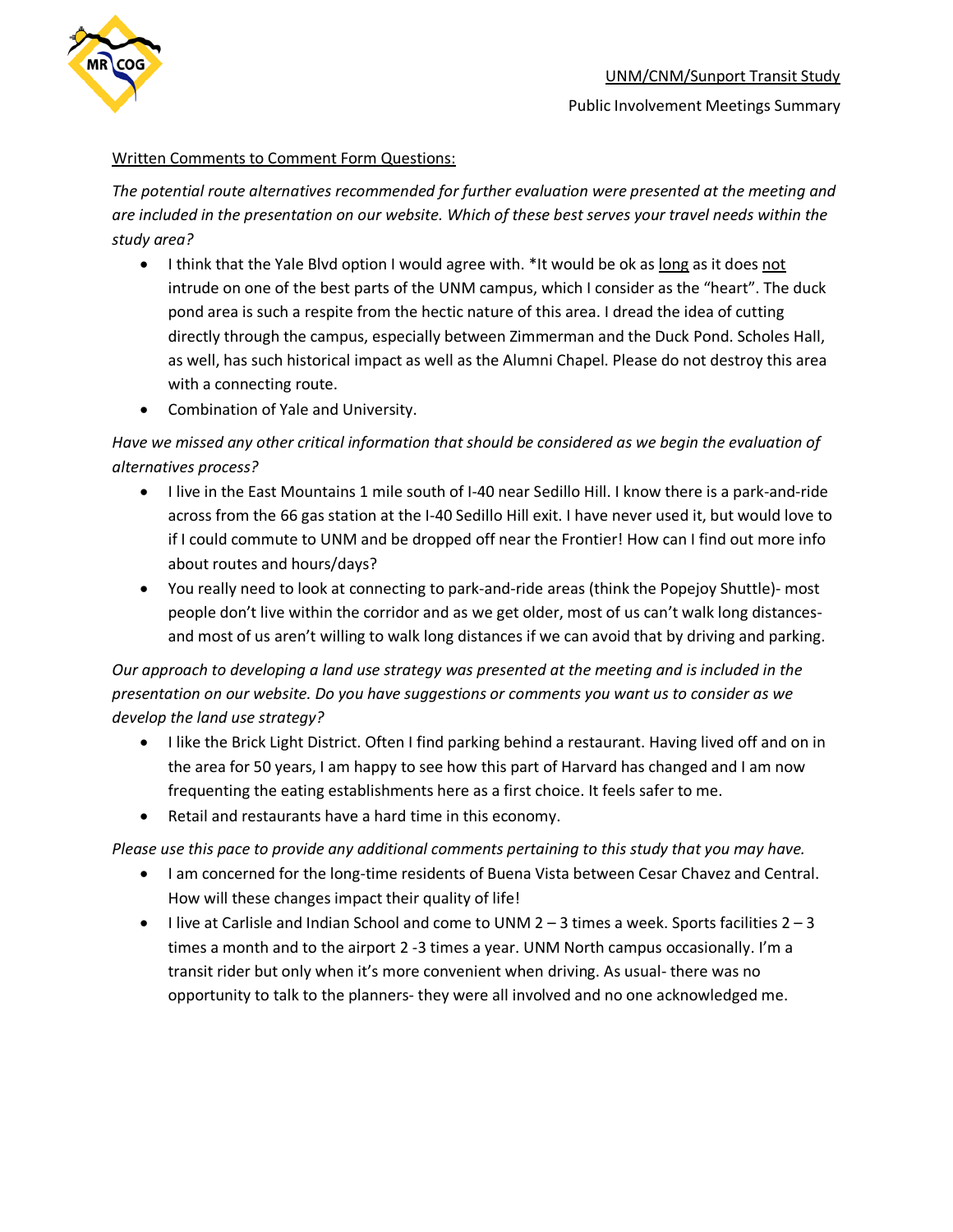

#### Public Involvement Meetings Summary

#### *CNM mid-day meeting:*

#### Verbal Comments Recorded by Flip-Chart:

- Need to consider how to accommodate sporting and other special events that draw large crowds.
- Concerns about where bike traffic on University would go if bike lanes are removed.
- Cross-campus Yale connection will need to deal with bike, pedestrian, and skateboard crosstraffic.
- UNM ultimately wants to remove cars from Redondo, but buses would be allowed.

### Written Comments to Comment Form Questions:

*The potential route alternatives recommended for further evaluation were presented at the meeting and are included in the presentation on our website. Which of these best serves your travel needs within the study area?*

• Yale corridor.

### *Other:*

### Written Sticky Note Comments on Display Boards:

### *Route Alternatives, Long List and Short List*

• Re: Yale route. Comment - Going on Yale through UNM presents safety, noise, and existing art issues.

#### *Potential Street Sections*

- Re: University Boulevard South of Cesar Chavez (busway added to roadway median). Comment This is the CORRECT urban avenue hierarchy: HIGH speeds in middle, LOW speeds on edges; see BRT Chicago.
- Re: Yale Boulevard South of Central (curbside busways, right turn only for cars). Comment A lot of bike riders on Yale, this format would seem to make things not bike friendly.

#### *Initial Screening Summary 1*

• Re: General Feasibility of Lomas/Yale – 1) Traffic diversion on Lomas due to land takers and 2) Potential for conflicts with pedestrians on campus. Comment – How are these not fatal flaws?

## Electronically Submitted Comment Forms:

*The potential route alternatives recommended for further evaluation were presented at the meeting and are included in the presentation on our website. Which of these best serves your travel needs within the study area?*

• The best route that connects the north, main and south campus lands is University Blvd. If there are hubs along Central that can be used to distribute commuters quickly through campus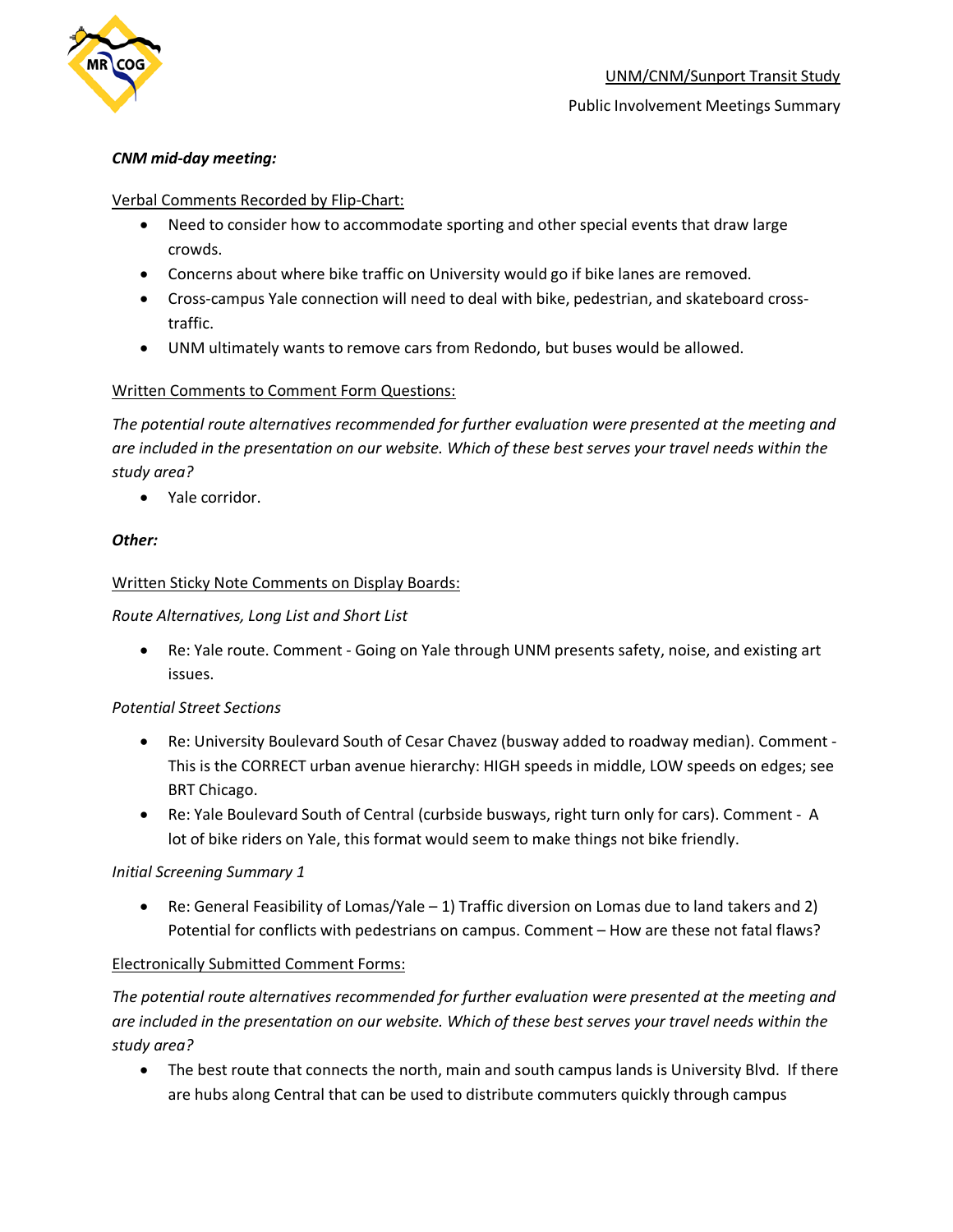

east/west, this would provide the optimum system. This could be accomplished with smaller Disney type open vehicles that circulate continuously on Redondo, with intermittent forays into the main heart of the main campus. It assumes that there are also strong BRT type transit east/west on Central that could connect with this system. The corner of Central and University becomes critical as a major transit hub. As such, land use on the northwest corner (or in the median) becomes integral to mitigating congestion and facilitating transfer to the local Quick-Rides.

- Additional east/west BRT routes are needed, perhaps on Lead/Coal and/or Gibson to draw traffic off this congested area…or consider neighborhood connectors.
- When developing the final solution, it will be critical to address UNM internal transit strategies so that proper connectivity can be enhanced. Funding for buses would be helpful, as well as operating expenses. It should be faster, less costly and more convenient to ride the bus or bike than to drive.
- I think that Yale would be the most direct route through this area while allowing students from CNM to use the bus system and allowing many people choose to shop and attend sports games in the area without needing to use their cars for the entire trip.
- I don't know if I would use this route. However, I have used the bus service at Lomas and University to go to the game and it was very convenient. I would use it again.

## *Have we missed any other critical information that should be considered as we begin the evaluation of alternatives process?*

- The area that is not addressed that students would most benefit from is a park/ride system located perhaps at the old truck stop at Menaul/University. Grabbing the bus to quickly get to class would be essential. Many students live in the NE Heights and west side.
- I think that it is important to consider that it may not be a good idea to have buses on the UNM main campus. I think that even having buses driving on Redondo may make for too many conflicts between the buses and other vehicles, pedestrians, and cyclists. I think that it may be a good idea to consider making any route use Central and University since many people already will work to Central to utilize the three Rapid Ride buses and the 66.
- The buses on Mountain Road need to be changed to small buses. The weight of the buses causes damage to our adobe homes. The bus drivers need to slow down on Mountain Road. The speed limit is 25 mph. In the 1970s, buses were taken of Edith Boulevard because the weight was damaging the homes. The buses running down Mountain Road late at night and on the weekends seem to be empty. I would like to see a study done on the schedules before I comment on days and times buses run. I realize that people who utilize the buses have this as their only transportation so I do not want to take the buses away from them. My issue is the weight of the buses.

*Our approach to developing a land use strategy was presented at the meeting and is included in the presentation on our website. Do you have suggestions or comments you want us to consider as we develop the land use strategy?*